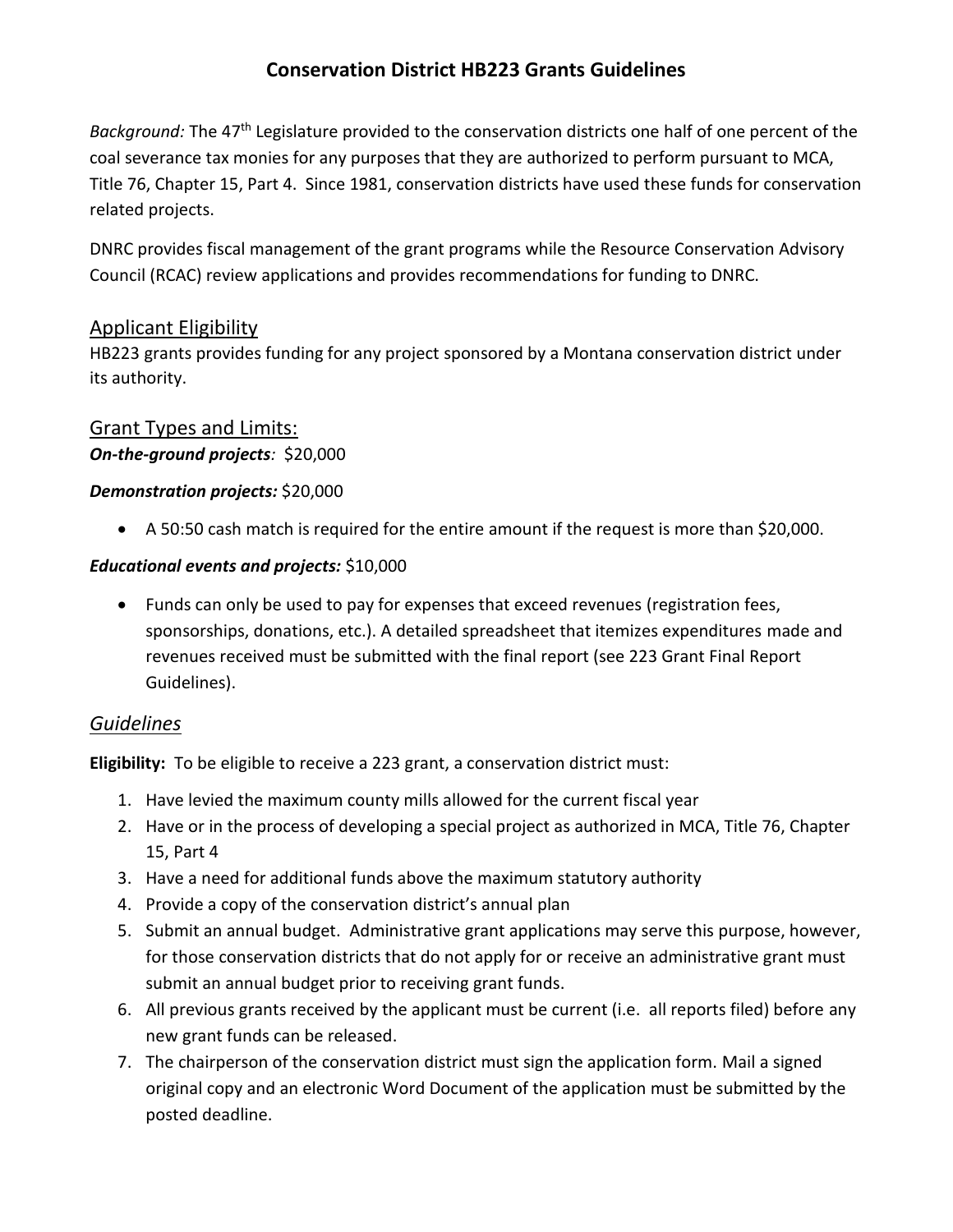Conservation District HB223 Grants Guidelines Page 2

#### *Ineligible Applications:*

- Submitted after the deadline due date
- Submitted without approval at a conservation district board meeting
- Submitted without the signature of the conservation district board Chairperson or designate
- Incomplete application

*Projects:* Funds may be used for any project a conservation district is authorized to carry out, including, but not limited to planning, education, feasibility studies, demonstration projects, farm experiments, equipment purchases, or construction projects.

*Examples of Projects:* Saline seep and weed control projects; conservation education and information projects; soil surveys; various water and soil conservation related projects.

#### *Equipment Purchases:*

- Must include a maintenance plan that covers:
	- o Rental fees
	- o Repair and maintenance costs
	- o Equipment replacement costs
	- o Deposits and long-term leases (if applicable)

#### *Irrigation Projects:*

• Irrigation construction or design projects, including sprinklers and drip systems must have a 50:50 cash match from the landowner(s) or other beneficiaries (such as an irrigation district, ditch company, or community garden host).

#### *Weed Projects:*

- *Seek alternative funding sources first:*
	- $\circ$  Weed project funding must be first sought through the Noxious Weed Trust Fund at the Montana Department of Agriculture. <https://agr.mt.gov/NoxiousWeedTrustFund>
	- o Aquatic invasive species project funding must be sought through the DNRC Aquatic Invasive Species Program. [https://invasivespecies.mt.gov/montana-invasive](https://invasivespecies.mt.gov/montana-invasive-species/Aquatic-Invasive-Species-Grant-Program)[species/Aquatic-Invasive-Species-Grant-Program](https://invasivespecies.mt.gov/montana-invasive-species/Aquatic-Invasive-Species-Grant-Program)
	- $\circ$  Provide documentation that alternative funding was sought with 223 grant application
- All weed projects must be coordinated with the local weed districts especially for the purchase and application of chemicals.

#### *Plans:*

- Must include a plan to monitor the effectiveness of the project
- Must include a plan for public outreach and educational efforts
- Must include a plan identifying partners participating in the project and the tasks performed